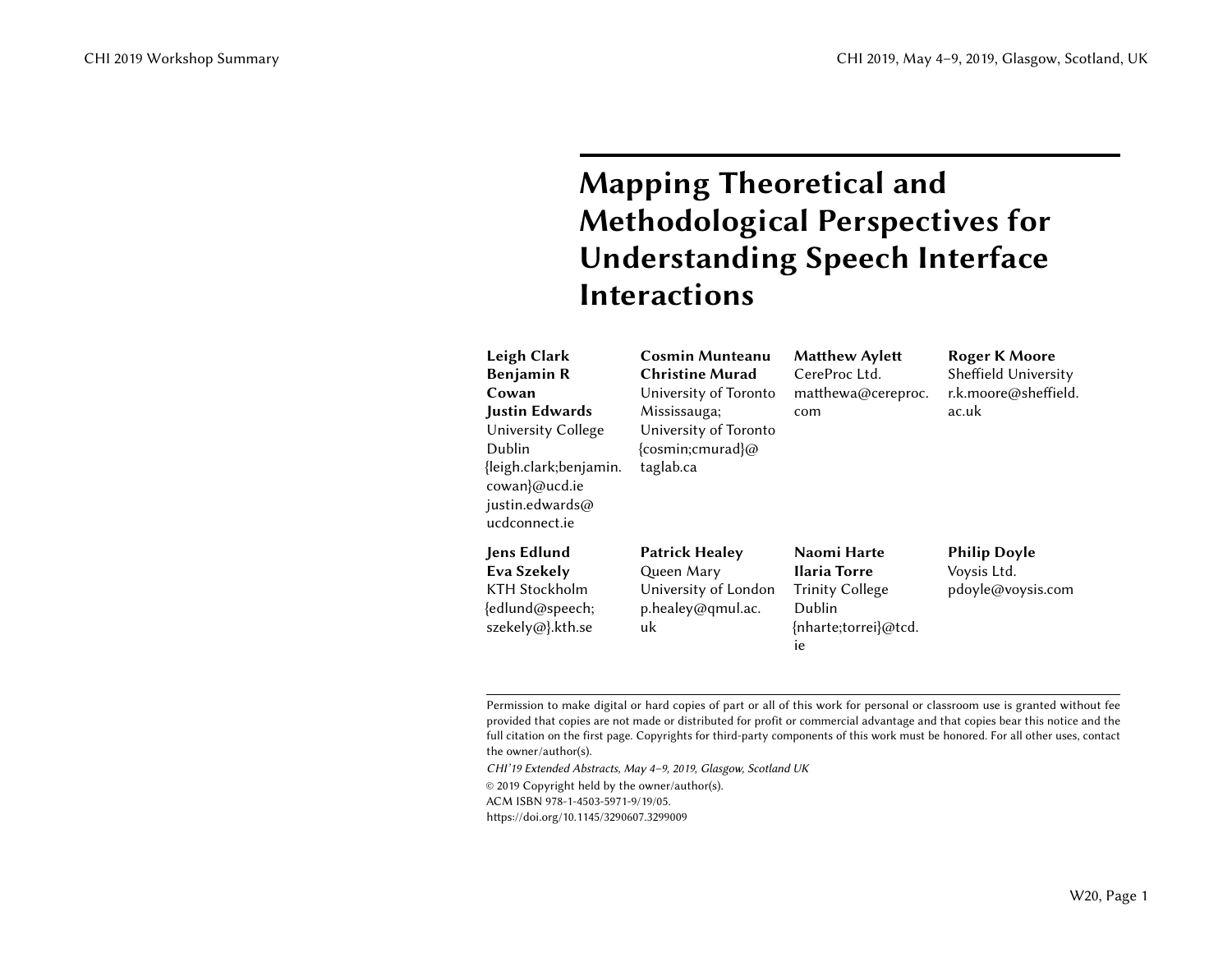#### ABSTRACT

The use of speech as an interaction modality has grown considerably through the integration of Intelligent Personal Assistants (IPAs- e.g. Siri, Google Assistant) into smartphones and voice based devices (e.g. Amazon Echo). However, there remain significant gaps in using theoretical frameworks to understand user behaviours and choices and how they may applied to specific speech interface interactions. This part-day multidisciplinary workshop aims to critically map out and evaluate theoretical frameworks and methodological approaches across a number of disciplines and establish directions for new paradigms in understanding speech interface user behaviour. In doing so, we will bring together participants from HCI and other speech related domains to establish a cohesive, diverse and collaborative community of researchers from academia and industry with interest in exploring theoretical and methodological issues in the field.

#### CCS CONCEPTS

• Human-centered computing  $\rightarrow$  Natural language interfaces; HCI theory, concepts and models; User centered design;

#### **KEYWORDS**

speech interface, voice user interface, theory, method, design, intelligent personal assistants

## BACKGROUND

Speech interfaces (aka Voice User Interface [VUIs]) are now commonplace, driven by the wide proliferation of IPAs like Amazon Alexa and Google Assistant in mobile and standalone home-based devices. Despite the technical knowledge underpinning speech interface technology advancing rapidly in recent years [\[3\]](#page-6-0), research on the user side is limited by comparison [\[2\]](#page-6-1). Furthermore, work in the field is highly fragmented, both in the topics studied and the methods used to explore the user interaction [\[5\]](#page-7-0). Recent work has identified a significant gap in theoretically grounded, human-centered speech interface research [\[5\]](#page-7-0). Although work has highlighted the types of language choices made by users when interacting with speech interfaces [\[1,](#page-6-2) [7,](#page-7-1) [15\]](#page-7-2), there is currently no consistent mapping or development of theory to explain these language choices in the literature. This understanding is fundamental to rigorous investigation of speech technology interactions; much like understanding motor movements and touch icon choice behaviour is to mouse, keyboard or screen-based interactions.

To resolve this we may need to look to other disciplines and existing theories in related fields. Across speech research in HCI, some theoretical concepts and methods have started to be borrowed from other disciplines to explain user behaviour and inform speech interface design [\[5\]](#page-7-0). For instance, concepts from the psycholinguistics literature such as perspective taking [\[8\]](#page-7-3) and alignment (e.g. [\[9,](#page-7-4) [14\]](#page-7-5)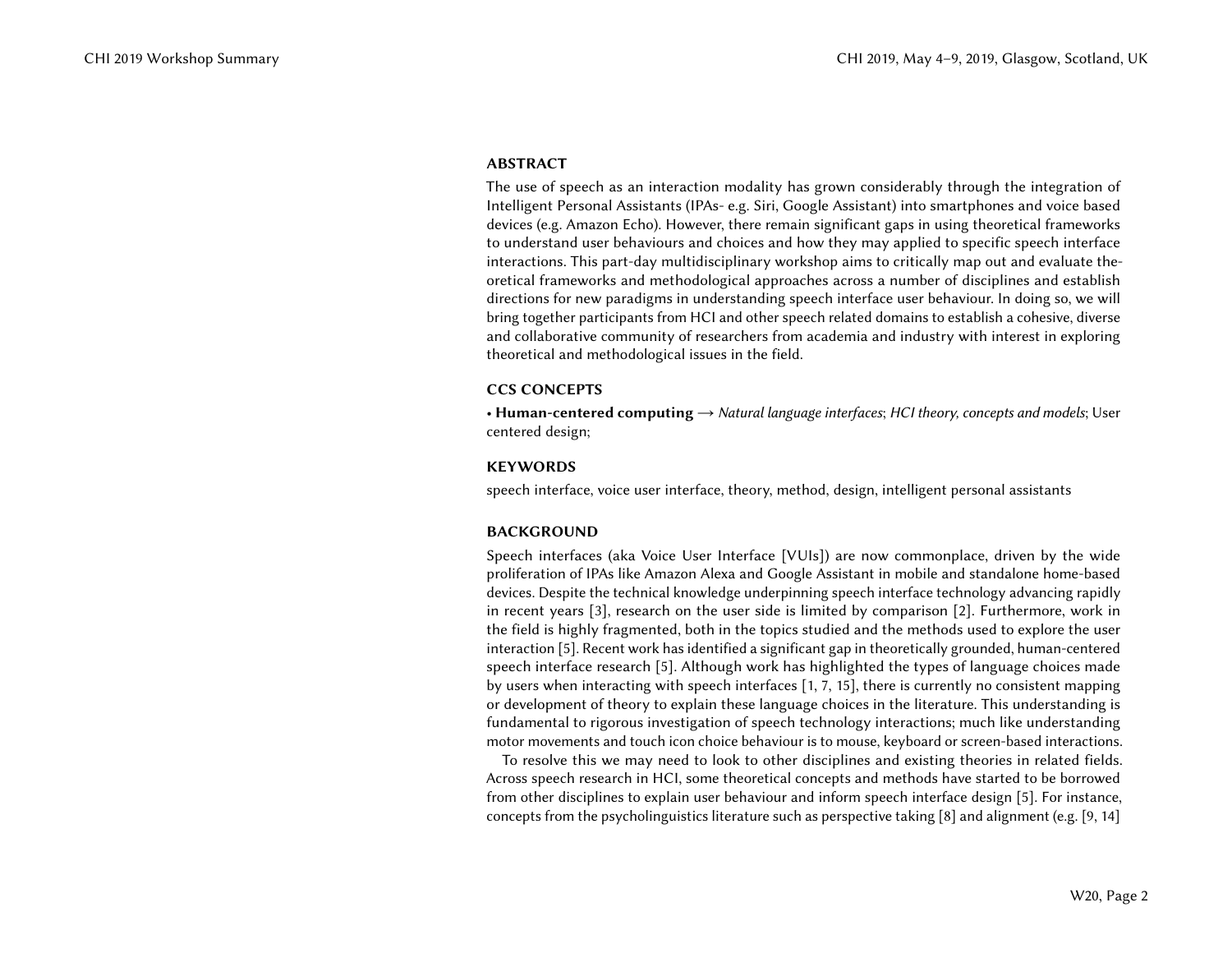have been applied to these interactions [\[7\]](#page-7-1) as a way to explain and explore the cognitive mechanisms that underpin user behaviour. The concept of common ground and grounding (e.g. [\[4\]](#page-6-3)) has also been explored to understand user behaviour in human-machine interactions (e.g. [\[10\]](#page-7-6)). Elsewhere, politeness theory [\[6,](#page-7-7) [16\]](#page-7-8) has also been used to motivate the design of new methods for speech interface output.

Studies that adopt these theoretically grounded approaches tend to borrow methods from the disciplines where these core concepts originate. Although this facilitates the comparison of findings to other research disciplines, the contexts and behaviours of speech interface interactions may not be directly relevant to the way these concepts are traditionally researched. It remains unclear what existing theories can be applied from human-human communication, how they can be tested and explored in an HCI domain and how they may need to be re-conceptualised for this type of interaction.

## WORKSHOP AIMS & OUTCOMES

Our workshop builds on challenges identified in recent speech and voice workshops in the SIGCHI community (e.g. [\[11–](#page-7-9)[13\]](#page-7-10)) and aims to:

- (1) Map and critically evaluate existing theoretical frameworks and concepts from across disciplines (e.g. linguistics, cognitive sciences, speech technology) and assess their ability to explain and explore speech interface interaction behaviour.
- (2) Identify opportunities and establish directions for new paradigms and theories so as to explore speech interface interaction.
- (3) Outline strengths and weakness of current methods used to explore these theories and paradigms.
- (4) Identify key methodological challenges when applying these to understanding speech interface behaviour, and the need for new methods and data gathering paradigms.
- (5) Scope the need for specific datasets and data types for exploring issues identified.
- (6) Establish a cohesive, diverse and collaborative research group from academia and industry to build a community to target theoretical and methodological issues in this field.

Our workshop brings together world-leading researchers and industry representatives from a broad range of communities related to speech, dialogue, human-machine interaction, speech interface design and voice UX to bring a multidisciplinary approach in solving these issues. Through engaging across these communities, we aim to highlight the relevance and broaden the reach of speech interface work at CHI to other research communities (e.g. speech technology, linguistics, dialogue research, cognitive sciences), whilst also building a collaborative, diverse and cross-disciplinary speech community in CHI.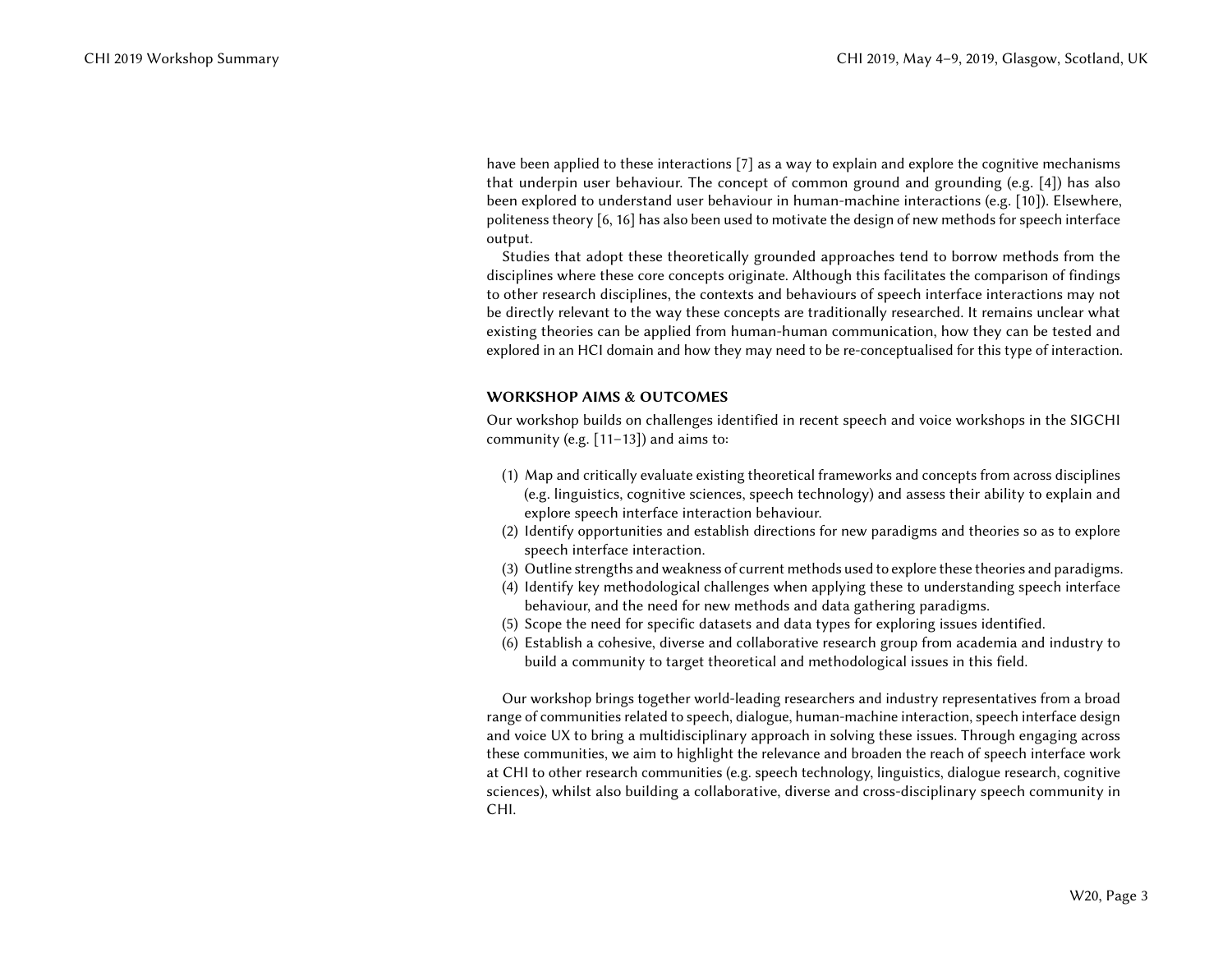#### **ORGANISERS**

Leigh Clark is a Postdoctoral Research Fellow in the School of Information & Communication Studies at University College Dublin. His research examines the communicative aspects of user interactions with speech interfaces, how context impacts perceptions of computer speech and how linguistic theories can be implemented and redefined in speech-based HCI.

Benjamin R Cowan is an Assistant Professor at University College Dublin's School of Information & Communication Studies. His research lies at the juncture between psychology, HCI and computer science in investigating how theoretical perspectives in human communication can be applied to understand phenomena in speech based human-machine communication.

Justin Edwards is a graduate student in the School of Information & Communication Studies at University College Dublin. His research focuses on multitasking and interruptions as they relate to conversational interactions and subsequent design challenges for agent-initiated interactions.

Cosmin Munteanu is an Assistant Professor at the Institute for Communication, Culture, Information, and Technology at University of Toronto Mississauga. His research includes speech and natural language interaction for mobile devices, mixed reality systems, learning technologies for marginalized users, and assistive technologies for older adults, and ethics in HCI research.

Christine Murad is a graduate student at the Technologies for Aging Gracefully lab in the Department of Computer Science at the University of Toronto. Her research looks at the usability and design of conversational voice interfaces, and exploring design heuristics to aid intuitive and user-friendly conversational voice interaction.

Matthew Aylett is Chief Science Officer at a founder of CereProc Ltd which offers unique emotional and characterful synthesis solutions and has been awarded a Royal Society Industrial Fellowship to explore the role of speech synthesis in the perception of character in artificial agents.

Roger K Moore is Professor of Spoken Language Processing at the University of Sheffield. Much of his research has been based on insights from human speech perception and production. He was recently awarded the 2016 LREC Antonio Zampoli Prize for "Outstanding Contributions to the Advancement of Language Resources & Language Technology Evaluation within Human Language Technologies".

Jens Edlund is an Assistant Professor at KTH Royal Institute of Technology in Stockholm. His research combines linguistics and phonetics with engineering and speech technology. His published papers focus on many aspects of speech technology, with a particular focus on analysis of human behaviour in conversations and on the generation of humanlike behaviours in computers that speak.

Eva Szekely is a Postdoctoral Research Fellow at KTH Royal Institute of Technology in Stockholm. Her research focuses on modelling expressive and conversational phenomena in speech synthesis, and their application in situational contexts.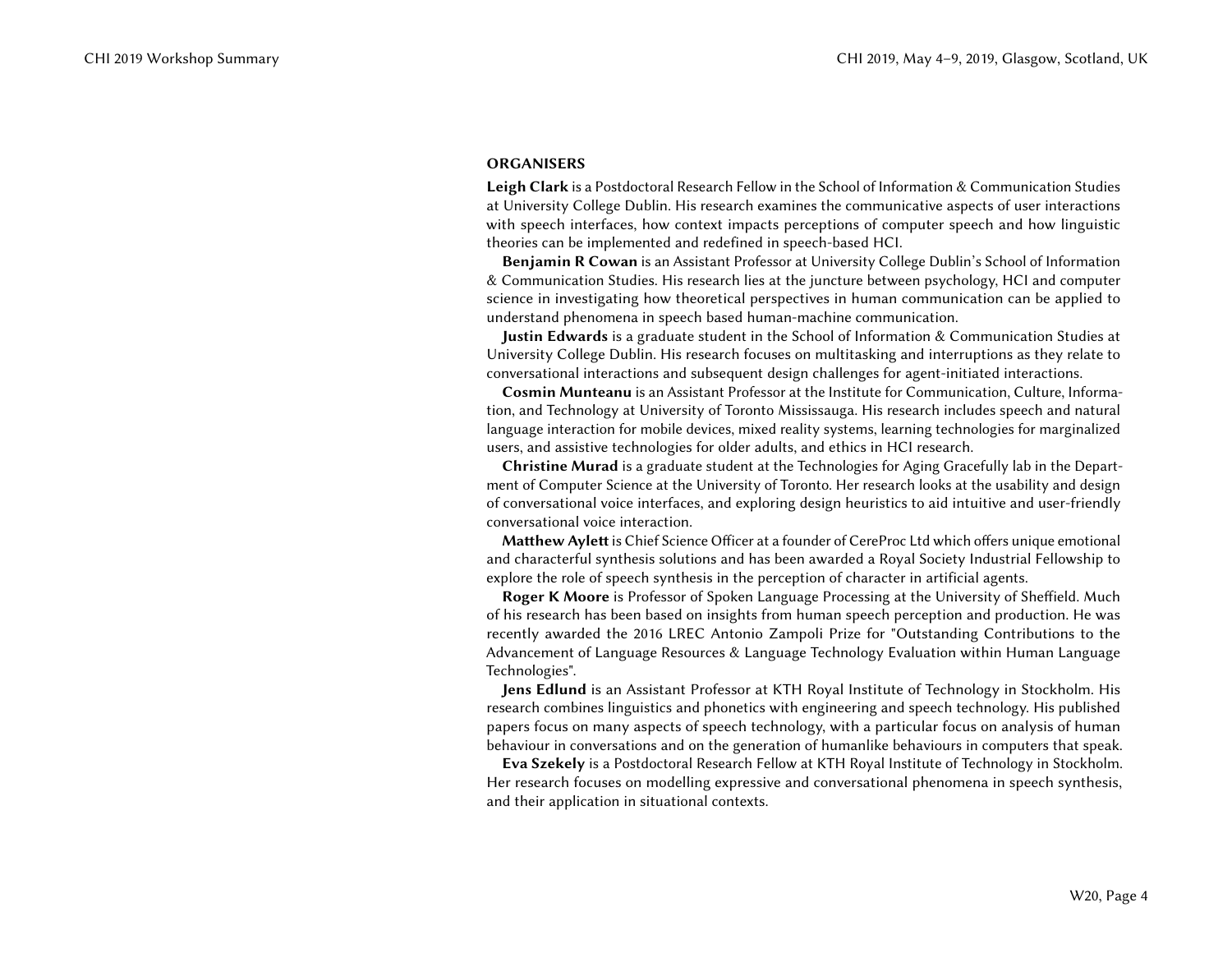Patrick Healey is Professor of Human Interaction and leader of the Cognitive Science Research Group in the School of Electronic Engineering and Computer Science, Queen Mary University of London. His research analyses miscommunication; the processes by which people detect and recover from misunderstandings and its implications in designing technologies to support human interaction.

Naomi Harte is an Associate Professor in Digital Media Systems in the School of Engineering at Trinity College Dublin. She is a Co-Founder of the ADAPT Centre and holds a Google Faculty Award. Her specialist area is Human Speech Communication. Her work involves the design and application of algorithms to enhance or augment speech communication between humans and technology.

Ilaria Torre is a Marie Skłodowska-Curie postdoctoral research fellow in the Department of Electronic and Electrical Engineering at Trinity College Dublin. Her research analyses how speech and other cues influence trusting behaviour in human-machine interaction, drawing inspiration from games and behavioural economics.

Philip Doyle is a speech UX researcher at Voysis Ltd with experience constructing development sets for training AI and examining user language behaviour. His work focuses on understanding partner models in human-computer dialogue contexts.

## WEBSITE

Details of the workshop will be hosted on the following website: [http://speech-interaction.org/chi2019.](http://speech-interaction.org/chi2019)

## PRE-WORKSHOP PLAN

Attendees & Recruitment: We aim to bring together 20-25 participants from a diverse pool of researchers in academia and industry. The workshop will be advertised via mailing lists in the HCI (CHI List), speech technology (ISCA & SIGDIAL list) linguistics and dialogue (CUNY, CogSci, AMLaP & LINGUISTLIST lists) communities, internal institutional email, authors' social media and personal websites, and in-person within the networks of organising committee members. Participants will be selected based on the relevance of their position papers to the workshop's goals.

Submissions: Participants are asked to submit a 2 page position paper (CHI EA format) focusing on a proposed theory/concept/paradigm, the methods used to explore the paradigm and how this could be applied to understanding speech interface interaction. Participants are asked to submit these to the organisers via email at [speechhci@gmail.com.](speechhci@gmail.com)

Important dates: [12th December 2018]: Call for participants released. [12th February 2019]: Position paper deadline. [1st March 2019]: Notification of acceptance.

Collaboration & Cohesion: For accepted authors and confirmed attendees we will set up collaborative resources for participants to use before, during and after the workshop: include a Zotero references group, a Collaborative Reading Repository (including all accepted papers) through Google Drive and a Workshop Slack group to help frame issues to explore before attending the workshop.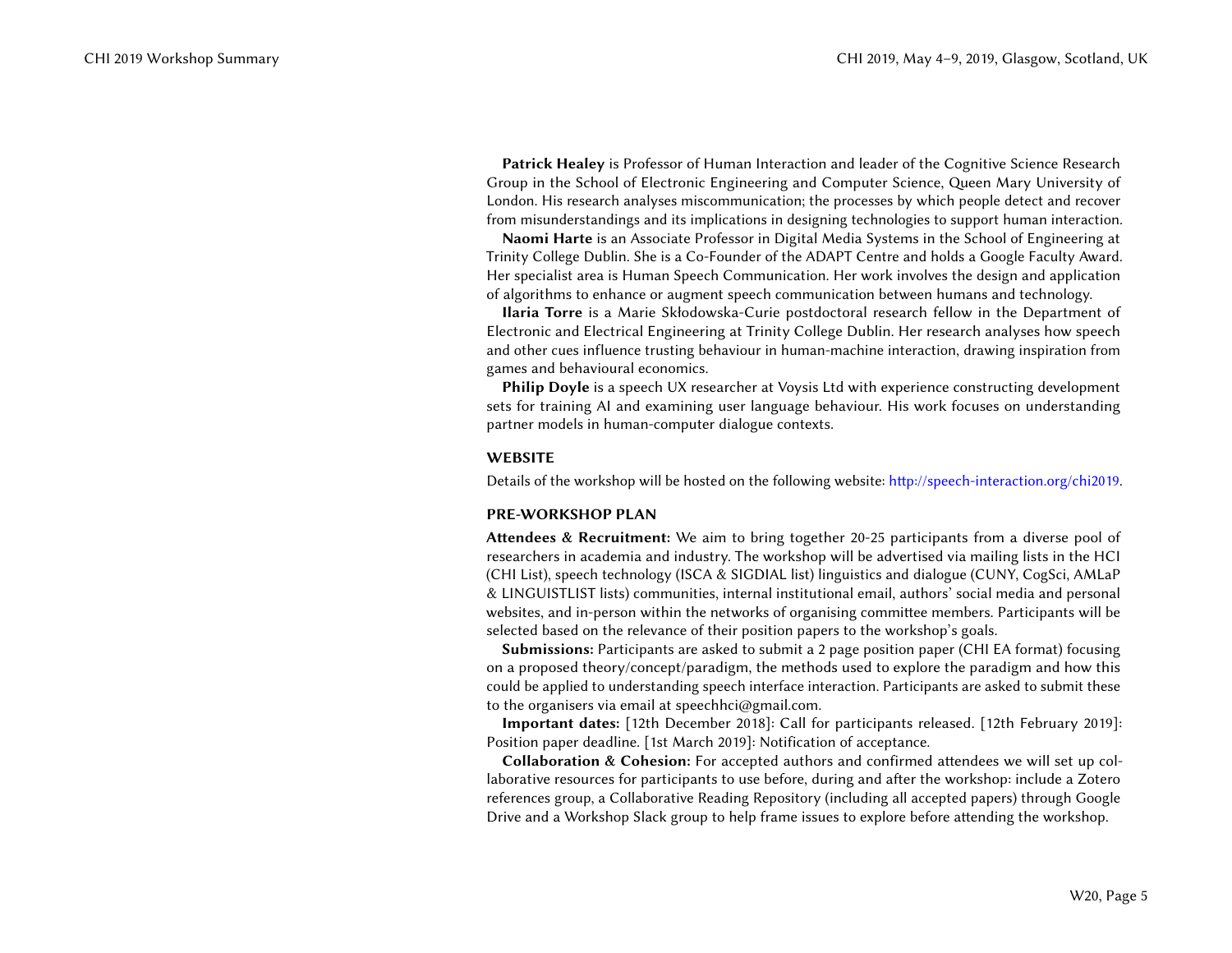## Table 1: Workshop structure

| Order           | Activity                         |  |  |
|-----------------|----------------------------------|--|--|
| $14:30 - 14:40$ | Introductions                    |  |  |
| $14:40 - 15:30$ | Presentations                    |  |  |
| 15:30-16:45     | Keynote speakers                 |  |  |
| $16:45 - 17:15$ | Coffee break                     |  |  |
| $17:15 - 18:15$ | User behaviours & theory mapping |  |  |
| $18:15 - 19:15$ | Food & refreshments              |  |  |
| $19:15 - 20:15$ | Methods                          |  |  |
| $20:15 - 20:30$ | Summary & future planning        |  |  |
| 20:30-late      | Social event                     |  |  |

# WORKSHOP STRUCTURE

- (1) Introductions. Brief introductions outlining workshop structure, setting collaborative tone, and reiterating workshop goals.
- (2) Participant presentations. Participants will conduct 3 minute presentations of their papers, focusing on relevant theories, methods and applications around speech interfaces.
- (3) Keynote speakers: Prof. Holly Branigan and Prof. Michael McTear Prof. Branigan will give a keynote presentation on dialogue theory use in human-machine dialogue. She is Professor of Psychology of Language & Cognition at the University of Edinburgh and a leading researcher in the field of psycholinguistics with experience of researching speech interfaces.

Prof. McTear will give a keynote about methods used through the speech domain to explore user behaviour in interaction. He is Emeritus Professor at Ulster University, Belfast and a leading researcher in the field of spoken dialogue systems, having written a leading book on the subject.

- (4) User behaviours & theory mapping. Using recorded interactions with speech interfaces as data probes, groups will be asked to categorise and discuss causes of user behaviours identified. Groups will then be asked to reflect on theoretical perspectives to understand user behaviour. Taking the user behaviours identified above, the same groups will take the theories identified in presentations and discuss: 1) how they can be used to explain or explore user behaviours; 2) the challenges faced; and 3) the opportunities for new theory. From this we will produce a graphical theory challenge map depicting existing theory issues and opportunities for speech interface interaction.
- (5) Methods for testing hypotheses in speech interface design. Participants will explore how to research the challenges identified earlier using their chosen methods. This will use the "Disney Brainstorming Method" - thinking styles of outsiders, dreamers, realisers and critics.
- (6) Workshop summary & future planning. We will discuss the need for unique theoretical frameworks, methods and potential speech interaction datasets and how these need to be validated and applied in other application areas of speech interfaces. We will also plan how to communicate our ideas to others outside of our workshops, including to other workshops accepted at CHI 2019.

## POST-WORKSHOP PLANS

After the CHI workshop, we aim to:

- (1) Organise a special issue in the journal Human-Computer Interaction where participants will be encouraged to submit their work.
- (2) Plan to organise further workshops on this topic targeting the annual Interspeech, SIGDIAL and CogSci conferences.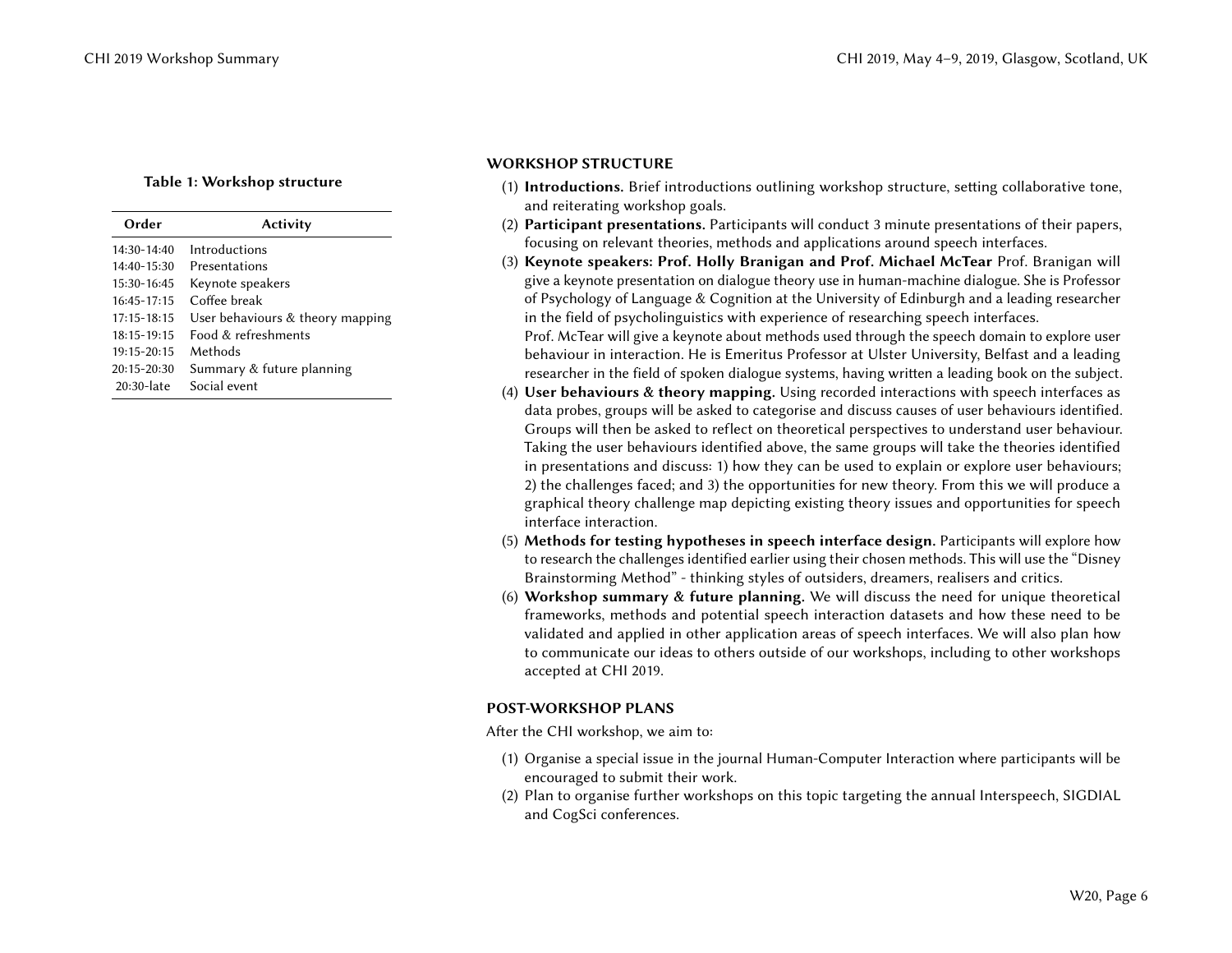(3) Scope potential for a) a cross disciplinary conference series focused on speech and conversational interfaces, in collaboration with ACM and ISCA; b) CHI Special Interest Group on Speech and Language Interfaces.

## CALL FOR PARTICIPATION

Speech as an interaction modality has grown through the integration of Intelligent Personal Assistants (IPAs) like Google Assistant and Siri into mobile and home-based devices. This collaborative workshop focuses on theories and methods we can use to understand user behaviours with speech interfaces.

Through the workshop we will establish what theories, concepts, and paradigms are important in understanding our interaction choices with speech interfaces, and potential new theoretical frameworks required to explore them. We will critically evaluate existing methodologies used to explore these interactions and determine priority areas for improving methods to explore the theories and paradigms identified.

This workshop brings together researchers and practitioners from any domain interested in understanding user interaction behaviours with speech interfaces. Interested researchers are invited to submit position papers outlining a theory, concept or paradigm and related research methods and highlight their importance in understanding user behaviour in speech interface interactions.

Position papers should be 2 pages maximum (excluding references) in the CHI EA format and submitted by February 12th. Papers will be reviewed by the organisers and chosen based on 1) relevance to the workshop; 2) quality of the contribution; 3) ability to contribute to discussion. Once accepted, at least one author must register for the workshop and at least one day of the CHI 2019 conference. Queries should be sent to speechhci@gmail.com. See the workshop website for more information.

Important Dates: [12th December 2018]: Call for participants released. [12th February 2019]: Position paper deadline. [1st March 2019]: Notification of acceptance.

## ACKNOWLEDGMENTS

This proposal is supported by the Irish Research Council New Horizons COGSIS Project grant (R17339).

## REFERENCES

- <span id="page-6-2"></span>[1] René Amalberti, Noëlle Carbonell, and Pierre Falzon. 1993. User representations of computer systems in human-computer speech interaction. International Journal of Man-Machine Studies 38, 4 (1993), 547–566.
- <span id="page-6-1"></span>[2] Matthew P. Aylett, Per Ola Kristensson, Steve Whittaker, and Yolanda Vazquez-Alvarez. None of a CHInd: relationship counselling for HCI and speech technology. ACM Press, 749–760. DOI:<http://dx.doi.org/10.1145/2559206.2578868>
- <span id="page-6-0"></span>[3] W. Chan, N. Jaitly, Q. Le, and O. Vinyals. Listen, attend and spell: A neural network for large vocabulary conversational speech recognition. In ICASSP 2016 (2016-03). 4960–4964.
- <span id="page-6-3"></span>[4] H.H. Clark. Using Language. Cambridge University Press.